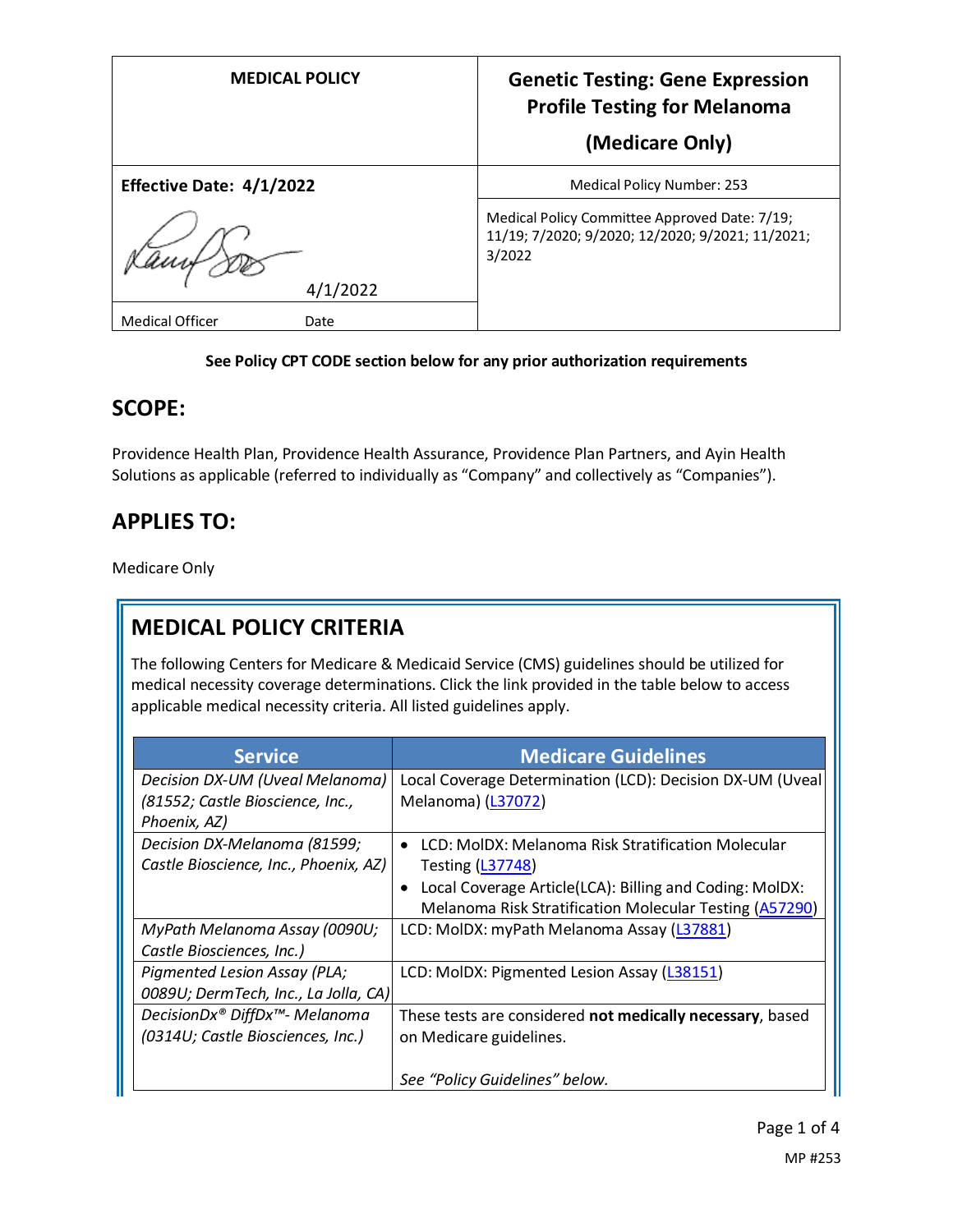**(Medicare Only)**

## **POLICY GUIDELINES**

#### *Medicare and Medical Necessity*

Laboratories performing tests in service areas which have adopted guidelines or coverage determinations made by the Medicare Molecular Diagnostics (MolDX) Program contractor are required to submit a technology assessment (TA) to establish analytical and clinical validity (AV/CV) and clinical utility (CU). Supporting LCDs regarding TA reviews include, but are not limited to, the following:

- Laboratories in CA & NV: LCD for MolDX: Molecular Diagnostic Tests (MDT) [\(L35160\)](https://www.cms.gov/medicare-coverage-database/view/lcd.aspx?lcdid=35160)
- Laboratories in NC, SC, GA, TN, AL, VA, & WV: LCD for MolDX: Molecular Diagnostic Tests (MDT) [\(L35025\)](https://www.cms.gov/medicare-coverage-database/view/lcd.aspx?lcdid=35025)
- Laboratories in AK, ID, OR, WA, UT, AZ, MT, ND, SD, & WY: LCD for MolDX: Molecular Diagnostic Tests (MDT) [\(L36256\)](https://www.cms.gov/medicare-coverage-database/view/lcd.aspx?lcdid=36256)

Coverage or non-coverage determinations made by MolDX are maintained in the DEX™ Diagnostics Exchange registry catalog and are available for public viewing. If a test does not have a coverage determination by the MolDX Program, then AV/CV and CU have **not** been established and the test is considered not medically reasonable and necessary under *SSA §1862(a)(1)(A)* until a MolDX review is complete and coverage is indicated by MolDX or Noridian. Therefore, tests identified in this policy as not meeting this requirement are not medically reasonable or necessary for Medicare under *SSA §1862(a)(1)(A).*

# **BILLING GUIDELINES**

Please see the following LCAs for applicable billing guidelines:

- Billing and Coding: MolDX: DecisionDx-UM (Uveal Melanoma) [\(A57622\)](https://www.cms.gov/medicare-coverage-database/details/article-details.aspx?articleId=57622)
- Billing and Coding for MolDX: DecisionDX-Melanoma [\(A56636\)](https://www.cms.gov/medicare-coverage-database/details/article-details.aspx?articleId=57418)
- Billing and Coding: MolDX: Melanoma Risk Stratification Molecular Testing [\(A57290\)](https://www.cms.gov/medicare-coverage-database/details/article-details.aspx?articleid=57290)
- Billing and Coding: MolDX: myPath Melanoma Assay [\(A57627\)](https://www.cms.gov/medicare-coverage-database/details/article-details.aspx?articleId=57627)
- Billing and Coding: MolDX: Pigmented Lesion Assay [\(A58052\)](https://www.cms.gov/medicare-coverage-database/details/article-details.aspx?articleId=58052)

# **CPT/HCPCS CODES**

| <b>Medicare Only</b> |                                                                                                                                   |
|----------------------|-----------------------------------------------------------------------------------------------------------------------------------|
|                      | <b>Prior Authorization Required</b>                                                                                               |
| 0089U                | Oncology (melanoma), gene expression profiling by RTqPCR, PRAME and LINC00518,<br>superficial collection using adhesive patch(es) |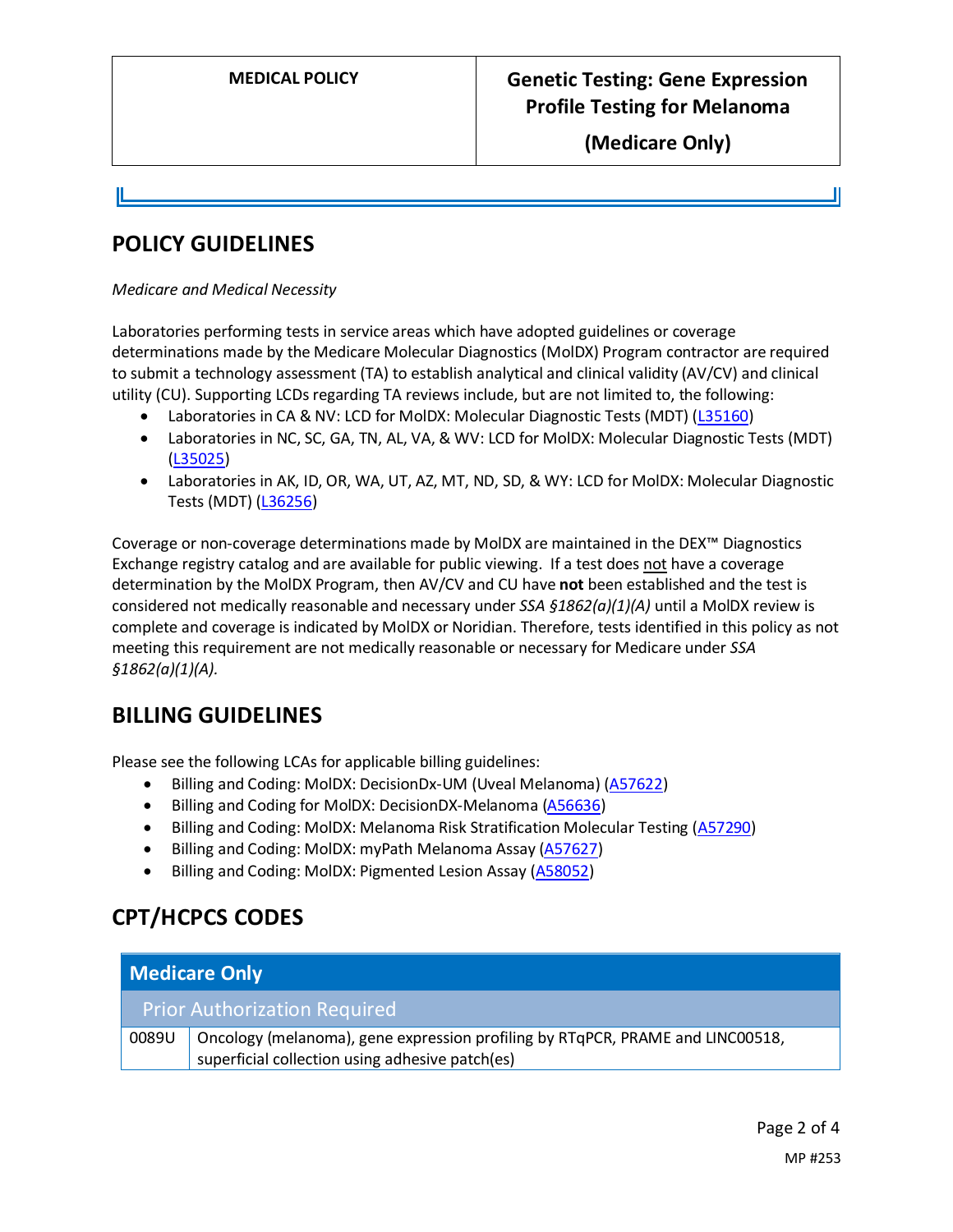### **MEDICAL POLICY Genetic Testing: Gene Expression Profile Testing for Melanoma**

#### **(Medicare Only)**

| 0090U                                                                                         | Oncology (cutaneous melanoma), mRNA gene expression profiling by RT-PCR of 23 genes<br>(14 content and 9 housekeeping), utilizing formalin-fixed paraffin-embedded tissue,                                                                                                                                                                    |
|-----------------------------------------------------------------------------------------------|-----------------------------------------------------------------------------------------------------------------------------------------------------------------------------------------------------------------------------------------------------------------------------------------------------------------------------------------------|
|                                                                                               | algorithm reported as a categorical result (ie, benign, intermediate, malignant)                                                                                                                                                                                                                                                              |
| 81401                                                                                         | Molecular pathology procedure, Level 2 (eg, 2-10 SNPs, 1 methylated variant, or 1 somatic                                                                                                                                                                                                                                                     |
|                                                                                               | variant [typically using nonsequencing target variant analysis], or detection of a dynamic<br>mutation disorder/triplet repeat)                                                                                                                                                                                                               |
| 81552                                                                                         | Oncology (uveal melanoma), mRNA, gene expression profiling by real-time RT-PCR of 15<br>genes (12 content and 3 housekeeping), utilizing fine needle aspirate or formalin-fixed<br>paraffin-embedded tissue, algorithm reported as risk of metastasis                                                                                         |
| 81529                                                                                         | Oncology (cutaneous melanoma), mRNA, gene expression profiling by real-time RT-PCR of                                                                                                                                                                                                                                                         |
|                                                                                               | 31 genes (28 content and 3 housekeeping), utilizing formalin-fixed paraffin-embedded                                                                                                                                                                                                                                                          |
|                                                                                               | tissue, algorithm reported as recurrence risk, including likelihood of sentinel lymph node                                                                                                                                                                                                                                                    |
|                                                                                               | metastasis                                                                                                                                                                                                                                                                                                                                    |
| <b>Not Covered</b>                                                                            |                                                                                                                                                                                                                                                                                                                                               |
| 0314U                                                                                         | Oncology (cutaneous melanoma), mRNA gene expression profiling by RT-PCR of 35 genes<br>(32 content and 3 housekeeping), utilizing formalin-fixed paraffin-embedded (FFPE) tissue,<br>algorithm reported as a categorical result (ie, benign, intermediate, malignant) (Used to<br>report DecisionDx® DiffDX™- Melanoma by Castle Biosciences) |
|                                                                                               | <b>Unlisted Codes</b>                                                                                                                                                                                                                                                                                                                         |
| All unlisted codes will be reviewed for medical necessity, correct coding, and pricing at the |                                                                                                                                                                                                                                                                                                                                               |
| claim level. If an unlisted code is billed related to services addressed in this policy then  |                                                                                                                                                                                                                                                                                                                                               |
| prior-authorization is required.                                                              |                                                                                                                                                                                                                                                                                                                                               |
|                                                                                               |                                                                                                                                                                                                                                                                                                                                               |
| 81479                                                                                         | Unlisted molecular pathology procedure                                                                                                                                                                                                                                                                                                        |
| 81599                                                                                         | Unlisted multianalyte assay with algorithmic analysis                                                                                                                                                                                                                                                                                         |

# **INSTRUCTIONS FOR USE**

Company Medical Policies serve as guidance for the administration of plan benefits. Medical policies do not constitute medical advice nor a guarantee of coverage. Company Medical Policies are reviewed annually and are based upon published, peer-reviewed scientific evidence and evidence-based clinical practice guidelines that are available as of the last policy update. The Companies reserve the right to determine the application of Medical Policies and make revisions to Medical Policies at any time. Providers will be given at least 60-days notice of policy changes that are restrictive in nature.

The scope and availability of all plan benefits are determined in accordance with the applicable coverage agreement. Any conflict or variance between the terms of the coverage agreement and Company Medical Policy will be resolved in favor of the coverage agreement.